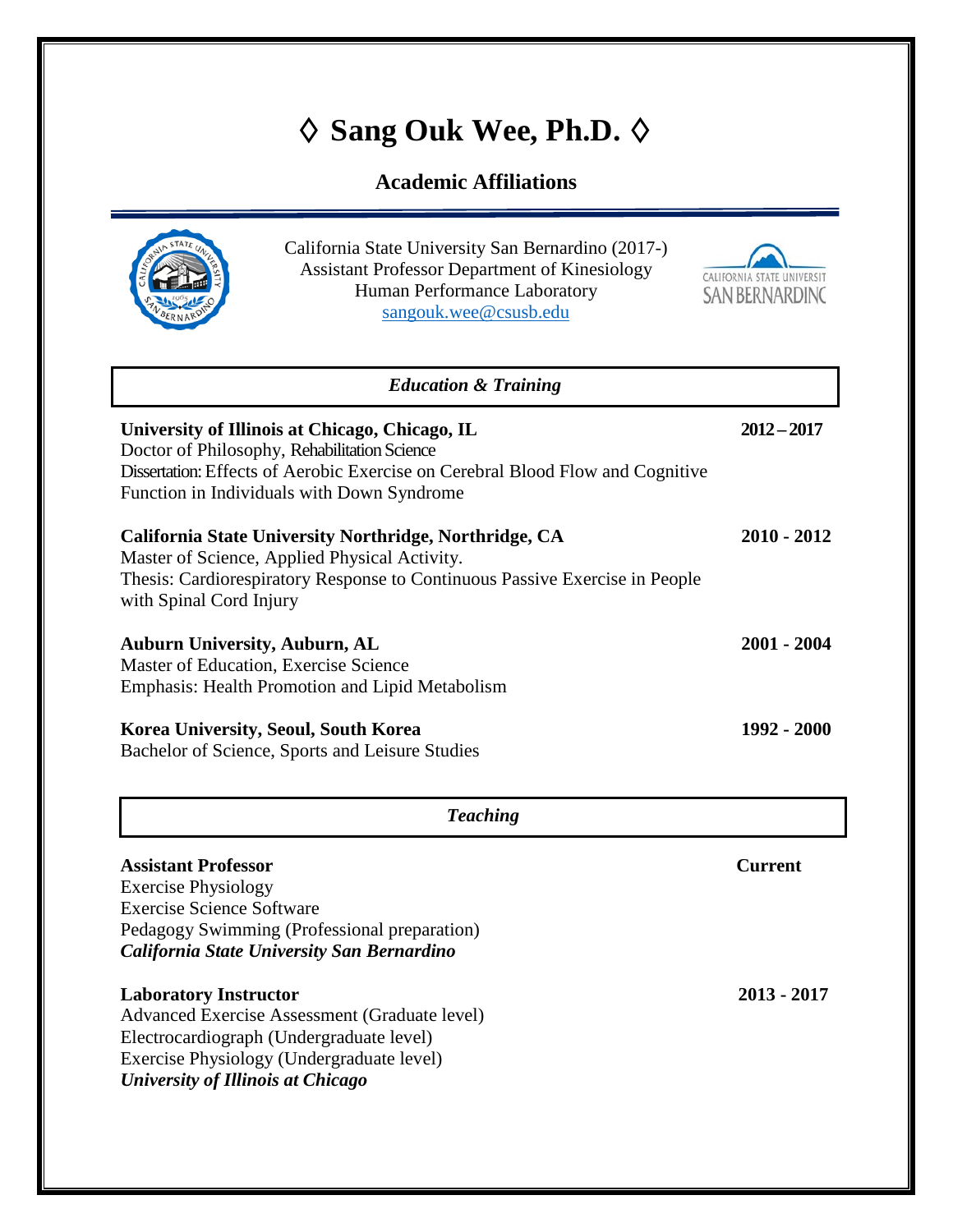| Land-based and Aquatic-based Therapy Supervising Instructor<br>Physical fitness Assessment & Exercise Prescription<br>Aquatic group exercise therapy (elderly population based classes)<br>California State University Northridge | $2010 - 2012$ |
|-----------------------------------------------------------------------------------------------------------------------------------------------------------------------------------------------------------------------------------|---------------|
| <b>Physical Activity Class Instructor</b><br>Tennis, Swimming, Weight Training<br>California State University Northridge                                                                                                          | $2010 - 2011$ |
| <b>Laboratory Instructor</b><br>Skills Acquired: Graded Exercise Testing with Respiratory Analysis, ECG,<br><b>Body Composition Assessment, Blood Analysis</b><br>Fitness Assessment & Programming,<br><b>Auburn University</b>   | $2002 - 2006$ |

| <b>Professional Experiences</b>                                                                                                                                                                                                                                                                                              |                |  |
|------------------------------------------------------------------------------------------------------------------------------------------------------------------------------------------------------------------------------------------------------------------------------------------------------------------------------|----------------|--|
| <b>Disability Festival Organizing Committee</b><br>California State University San Bernardino                                                                                                                                                                                                                                | <b>Current</b> |  |
| <b>Fitness assessment program Trust fund committee</b><br>California State University San Bernardino                                                                                                                                                                                                                         | <b>Current</b> |  |
| <b>Research Assistant</b><br>Skills Acquired: Ultrasound Vascular & Cardiac measurements,<br>Phlebotomy, Graded Exercise Testing with Respiratory<br>Analysis, ECG interpretation, Hemodynamic measurements,<br>Autonomic function analysis<br><b>Integrative Physiology Laboratory</b><br>University of Illinois at Chicago | 2012 - 2017    |  |
| <b>Laboratory Technician/Phlebotomist</b><br><b>Exercise Technology Laboratory</b><br><b>Auburn University</b>                                                                                                                                                                                                               | 2004 - 2007    |  |
| <b>Internship: Diabetes Care Center, Cardiac Rehab</b><br><b>East Alabama Medical Center Cardiac Rehabilitation Center</b>                                                                                                                                                                                                   | 2004           |  |
| <b>Teaching Assistant</b><br><b>Korea University</b>                                                                                                                                                                                                                                                                         | 2000 - 2001    |  |
| <b>Military service</b><br><b>Republic of Korea Air Force White House Military Band</b>                                                                                                                                                                                                                                      | 1994 - 1996    |  |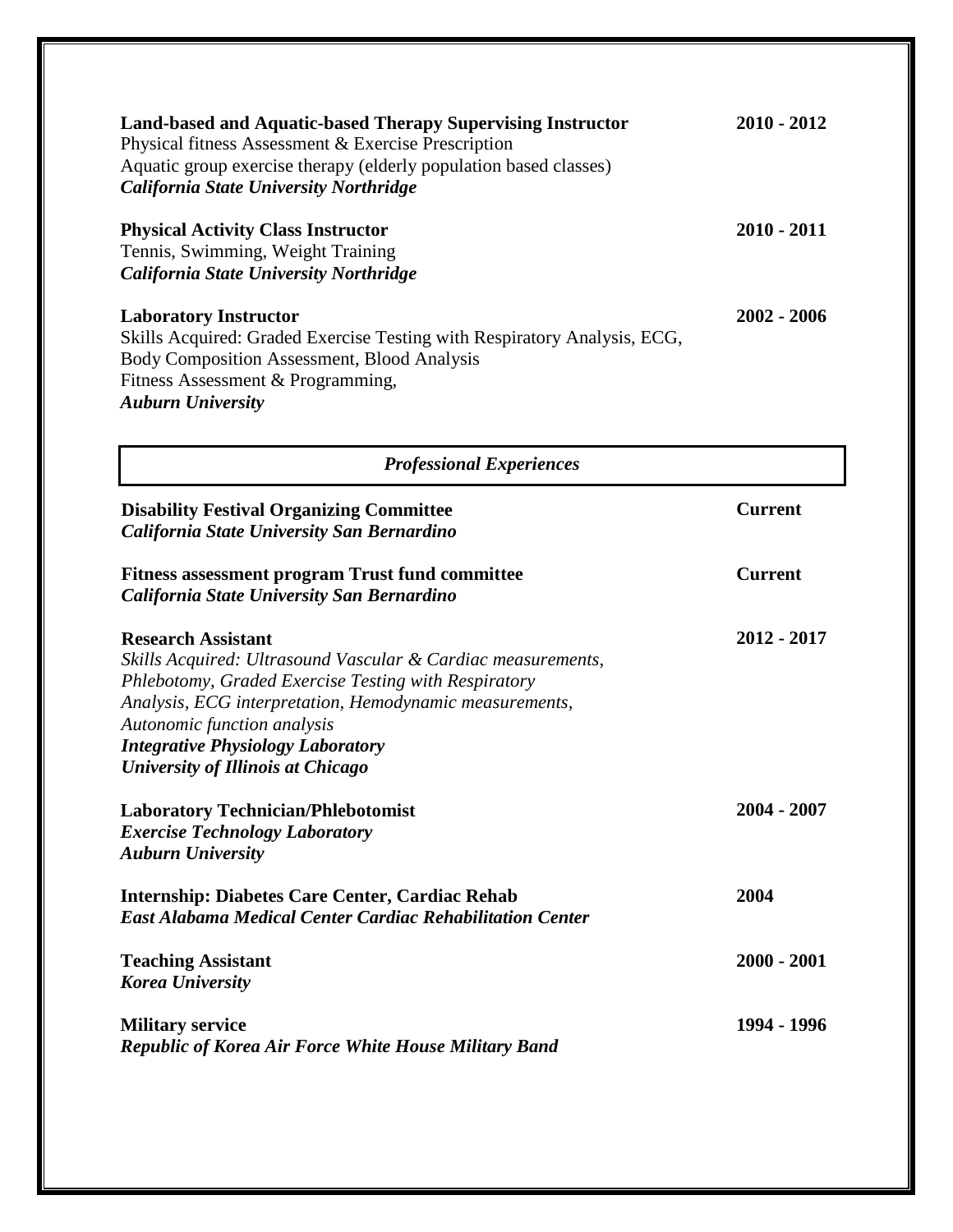| Honors/Awards                                                                                                                                                                                               |             |  |
|-------------------------------------------------------------------------------------------------------------------------------------------------------------------------------------------------------------|-------------|--|
| <b>Outstanding Research Award</b><br>Western Society of Kinesiology and Wellness                                                                                                                            | 2017        |  |
| <b>Young Investigator Award:</b><br>Korea United States Applied Physiology Society                                                                                                                          | 2016        |  |
| <b>Conference Presenter Awards</b><br>Graduate College Presenter Award<br>Graduate Student Council Presenter Award<br>Health Professional Student Council Travel Grant<br>University of Illinois at Chicago | 2013 - 2016 |  |

| <b>Certifications</b>                              |      |
|----------------------------------------------------|------|
| Arthritis Foundation Land Exercise Instructor      | 2011 |
| Phlebotomist from Auburn University Nursing school | 2006 |
| Korea Ski Association Certified Ski Instructor     | 1999 |
| Red Cross Lifeguard                                | 1998 |
| Korea Scuba Diving Advanced License                | 1993 |
| Korea Recreation Association Certified Instructor  | 1993 |

### *Publications*

- Wee SO, Yan H, Lane-Cordova D. A., Ranadive M.S., Rosenberg J. A., White W. D., & Fernhall B. Sex Differences in Synthesized Aortic Hemodynamics Using Wave Separation Analysis Following Acute Exercise. *International Journal of Sports Medicine*. **In press.**
- **Wee SO,** Pitetti KH, Goulopoulou S, Collier SR, Guerra M, Baynard T. Impact of obesity and Down syndrome on peak heart rate and aerobic capacity in youth and adults. *Research in developmental disabilities.* Oct 24 2014;36C:198-206.
- Lee YH, Park SH, Yoon ES, Lee CD, **Wee S.O.**, Fernhall B, & Jae SY. [Effects of Combined](http://www.ncbi.nlm.nih.gov/pubmed/25357149)  [Aerobic and Resistance Exercise on Central Arterial Stiffness and Gait Velocity in](http://www.ncbi.nlm.nih.gov/pubmed/25357149)  [Patients with Chronic Poststroke Hemiparesis.](http://www.ncbi.nlm.nih.gov/pubmed/25357149) *Am J Phys Med Rehabil*. 2014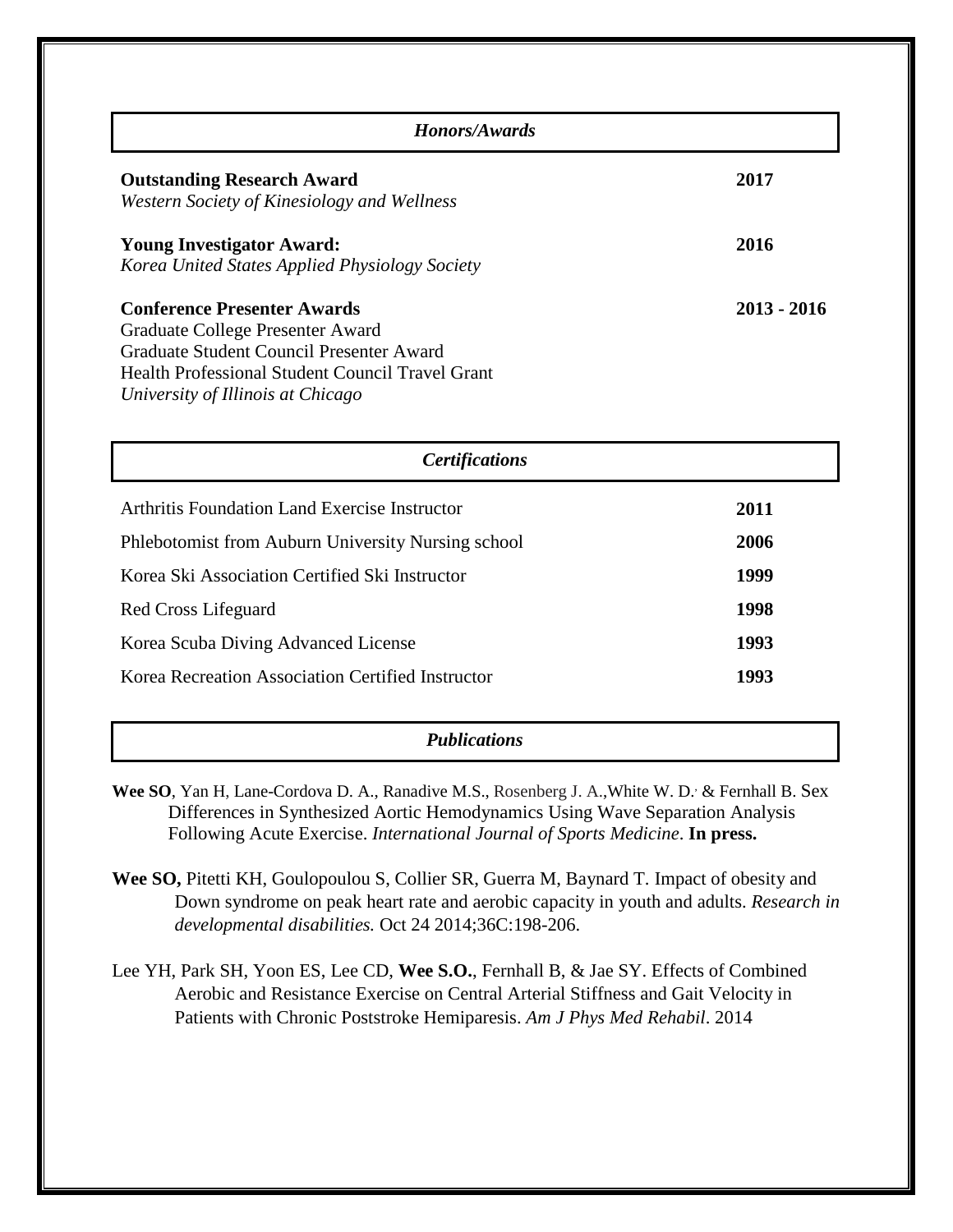- Mestek, M.L. Plaisance P. E., Ratcliff L. A., Taylor J.K., **Wee S.O.** and Grandjean W. P. Aerobic exercise and postprandial lipemia: Issues on volume and frequency of exercise response. *Medicine and Science in Sports and Exercise*. 2009. 41:966.
- Moncada-Jimenez, J., Plaisance P. E., Araya-Ramirez F., **Wee T**., Mestek L. M., Grandjean W. P. and L. AragonVargas. Initial metabolic state and exercise-induced endotoxaemia are unrelated to gastrointestinal symptoms during exercise. *Journal of Sports Science and Medicine.* 2009. 8:252-258.
- Moncada-Jimenez, J., Plaisance E.P., Mestek M.L., **Wee T.**, Araya-Ramirez F., Grandjean P.W. and Aragon Vargas L. Duathlon performance unaltered by short-term changes in dietary fat and carbohydrates. Int J Sport Nutr Exer Metabolism. 2009. 19:47-60.
- Mestek, M.L., Plaisance P. E., Ratcliff L., Taylor J.K., **Wee S.O**., & Grandjean W. P. Aerobic exercise and postprandial lipemia in men with metabolic syndrome. *Medicine & Science in Sports & Exercise*., 40 (12): 2105 -2111, 2008.
- Mestek, M.L., Garner, J.C., Plaisance, E.P., Hilson, B.D., Alhassan, S., Taylor, J.K., **Wee, S.O.**, & Grandjean, W. P. Blood lipid responses after continuous & accumulated aerobic exercise. *International Journal of Sport Nutrition & Exercise Metabolism*, 16 (3): 245- 254.2006.
- Alhasson, S., Reese, K.A., Mahurin, A.J., Plaisance, E.P., Hilson, B.D.,Garner, J.C., **Wee, S.O.**, and P.W. Grandjean. Blood lipid responses to plantstanol ester supplementation and aerobic exercise training. *Metabolism* Vol. 55:541 - 549, 2006.

#### *Oral Presentation*

- **Western Society of Kinesiology and Wellness:** *Hemodynamic and Peripheral Vascular Conductance in Individuals with Down Syndrome Following Hypovolemic Pressure Challenge.* Reno, NV, 2017
- **North American Federation of Adapted Physical Activity:** *Effect of Acute Aerobic Exercise on Cerebral Blood Flow and Cognitive function in Individuals with Down Syndrome.* Edmonton, Canada, 2016
- **Research Award Presentation at American College of Sports Medicine Annual meeting:** *Hemodynamic and Peripheral Vascular Conductance in Individuals with Down Syndrome Following Hypovolemic Pressure Challenge*. Boston, MA, 2016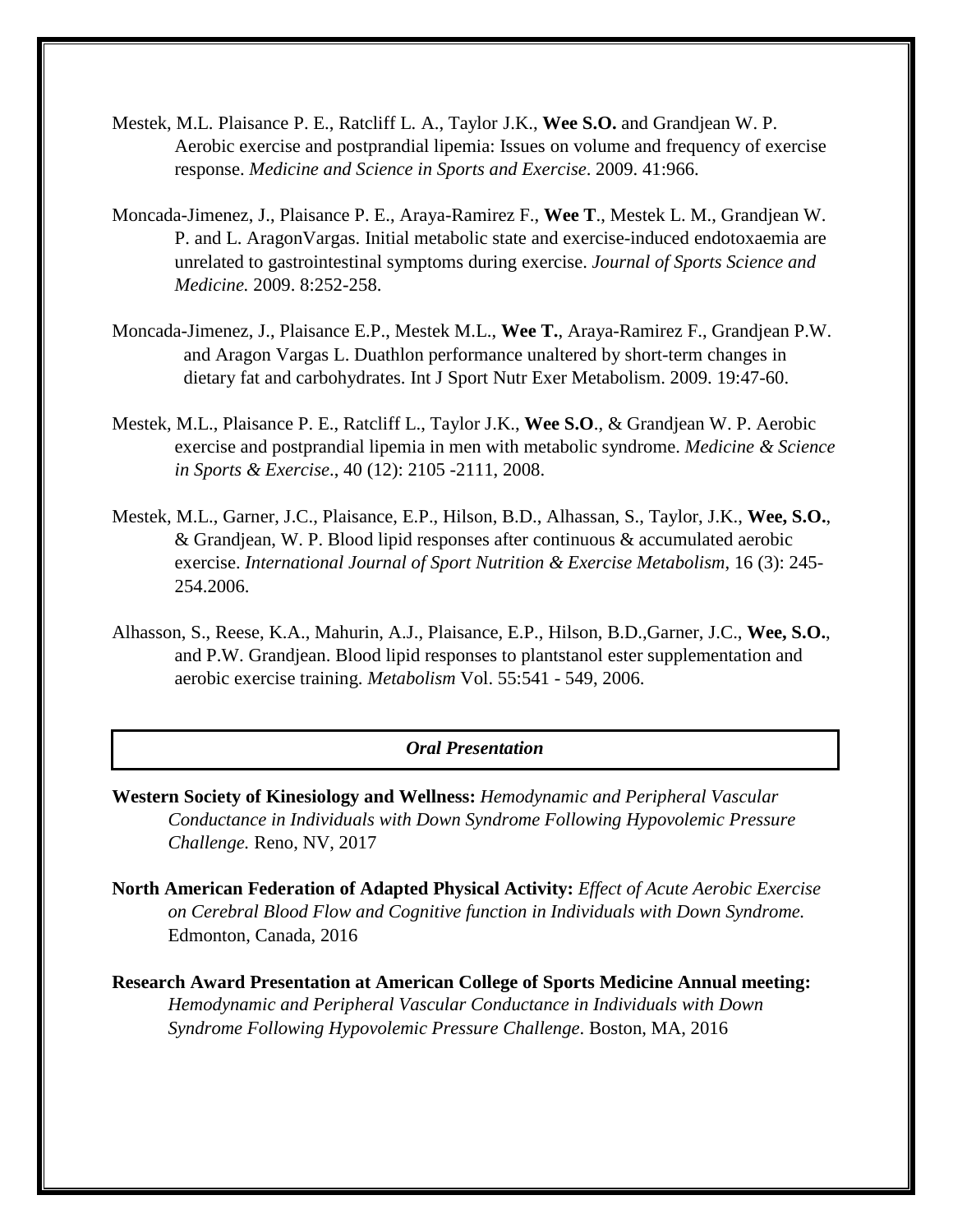- **Midwest American College of Sports Medicine Annual meeting:** *Sex Differences in Hemodynamic Responses Following 8 Weeks of Aerobic Exercise Training: Wave Separation Analysis*. Merriville, IN, 2013
- **27th Annual International Technology and Persons with Disabilities Conference:** *Cardiorespiratory Response to Continuous Passive Exercise in People with Spinal Cord Injury.* San Diego, CA, 2012
- **Invited Presentation:** *Adapted Physical Activity for Children with Disability*. Korean Educators and Parents Seminar, California State University Northridge, CA. 2011
- **International Congress Presentation:** *Effect of Smoking in Blood Clotting Elements:* XIII Simposio Internacional en Ciencias del Deporte, el Ejercicio y la Salud, Universidad de Costa Rica, San José, Costa Rica. 2006.

#### *Published Abstracts*

- **Wee SO**, Rosenberg AJ, Bunsawat K, Griffith GJ, Baynard T, Fernhall B. *Responses in Arterial Distensibility and Compliance Following Lower Body Negative Pressure Challenge in Individuals with and without Down Syndrome.* American College of Sports Medicine Annual meeting, Denver, CO, Abstracted: 2017
- Bunsawat K, Grigoriadis G, **Wee SO,** Griffith G, Brown MD, Phillips SA, Fadel PJ, Clifford PS, Fernhall B, Baynard T. *No Evidence of Impaired Functional Sympatholysis in Young Obese Adults. FASEB J.* April 2017; 31: 836.24.
- Rosenberg AJ, **Wee SO**, Schroeder EC, Grigoriadis G, Bunsawat K, Hilgenkamp TIM, Griffith GJ, Baynard T..The Effects of Acute Exercise on Cerebral Blood Flow and Cognition in Persons with Multiple Sclerosis. *FASEB J.* April 2017; 31: 842.4.
- **Wee SO**, Rosenberg AJ, Bunsawat K, Griffith GJ, Baynard T, Fernhall B. Carotid Vascular Blood Flow in Individuals with Down Syndrome Following Lower Body Negative Pressure Challenge. *FASEB J.* April 2017; 31: 840.21.
- **Wee S. O.,** Rosenberg A., Bunsawat K., Griffith G., Baynard T., Fernhall B. *Higher Carotid Strain in Individuals with Down Syndrome at rest and during Hypovolemic Pressure Challenge.* Artery. 2016. Annual Meeting, Copenhagen, Denmark. Abstracted: 2016.
- **Wee S. O.,** Rosenberg A., Bunsawat K., Griffith G., Baynard T., Fernhall B. *Vascular Function in individuals with Down Syndrome.* North American Artery. 6<sup>th</sup> Annual Meeting, Chicago, IL. Abstracted: 2016.
- **Wee S. O.,** Rosenberg A., Bunsawat K., Griffith G., Baynard T., Fernhall B., FACSM. *Hemodynamic and Peripheral Vascular Conductance in Individuals with Down*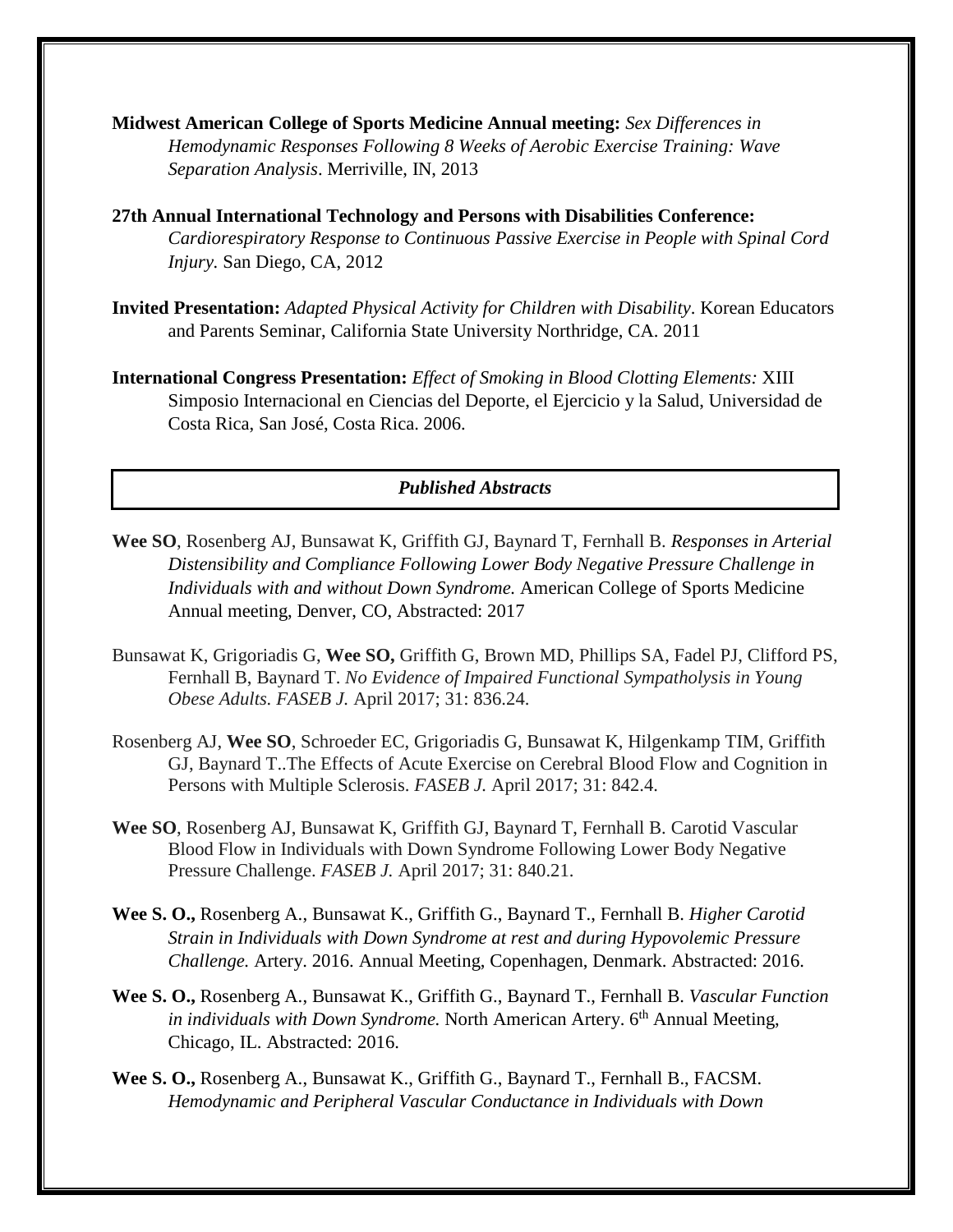*Syndrome Following Hypovolemic Pressure Challenge*: American College of Sports Medicine Annual meeting, Boston, MA, Abstracted: 2016

- **Wee S. O.,** Rosenberg A., Bunsawat K., Griffith G., Baynard T., Fernhall B., FACSM, *Vascular Responses to Hypovolemic Pressure Challenge in Individuals with Down Syndrome:*  Experimental Biology, San Diego, CA, Abstracted 2016
- **Wee S. O.,** Rosenberg A., Bunsawat K., Griffith G., Baynard T., Fernhall B., FACSM. *Vascular Responses to Hypovolemic Pressure Challenge in Individuals with Down Syndrome:* Midwest American College of Sports Medicine Annual meeting, Ft Wayne, IN. Oct, Abstracted: 2015
- **Wee S. O.,** Griffith G., Klaren E. R., Motl W. R., Baynard T., Fernhall B., FACSM. *Hemodynamic Responses Following 12 Weeks of Home-Based Exercise in Individuals with Multiple Sclerosis: Wave Separation Analysis.* North American Artery. 5<sup>th</sup> Annual Meeting, Chicago, IL. Abstracted: 2015.
- Bunsawat K., Kappus M. R, Rosenberg J. A., Shafer B., **Wee S. O.,** Baynard T., FACSM Brown D. M., FACSM, Haus M. J, Phillips A. S., Fernhall B., FACSM. *Autonomic Function during Exercise in Older Adults: The Influence of Antioxidant Supplementation.* American College of Sports Medicine Annual Meeting, San Diego, CA. Abstracted: 2015.
- Rosenberg J. A., Bunsawat K., Kappus M. R, Shafer B., **Wee S. O**., Baynard T., FACSM Brown D. M., FACSM, Haus M. J, Phillips A. S., Fernhall B., FACSM. *Racial Differences in HRV in Response to AN Acute Bout of Forearm Exercise.* American College of Sports Medicine Annual Meeting, San Diego, CA. Abstracted: 2015.
- Griffith G., **Wee S. O.,** Klaren E. R., Thur L., Kappus M. R., Shafer B., Bunsawat K., Motl R., Baynard T., Fernhall B., FACSM. *HOME-BASED EXERCISE IN PERSONS WITH MULTIPLE SCLEROSIS: FITNESS AND WALKING MOBILITY PRELIMINARY RESULTS.* American College of Sports Medicine Annual Meeting, San Diego, CA. Abstracted: 2015.
- **Wee S. O.,** Ranadive M. S., Kappus M. R., Cook M., Yan H., Lane D. A., Fernhall B., FACSM, *Hemodynamic Responses Following Acute Inflammation in Older adults: Wave Separation Analysis.* American College of Sports Medicine Annual Meeting, San Diego, CA. Abstracted: 2015.
- Kappus M. R, Shafer B, **Wee S. O.**, Baynard T, Haus M. J, Phillips A. S, Brown D. M., Fernhall B. *Racial Differences in Macrovascular and Microvascular Function Following Acute Antioxidant Supplementation.* Experimental Biology, San Diego, CA, Abstracted 2015.
- **Wee S. O.**, Lane A, Bunsawat K, Rosenberg A, Fernhall B. *Sex Differences in Hemodynamic Responses Following acute inflammation: Wave Separation Analysis.* North American Artery. 4<sup>th</sup> Annual Meeting, Chicago, IL. Abstracted: 2014.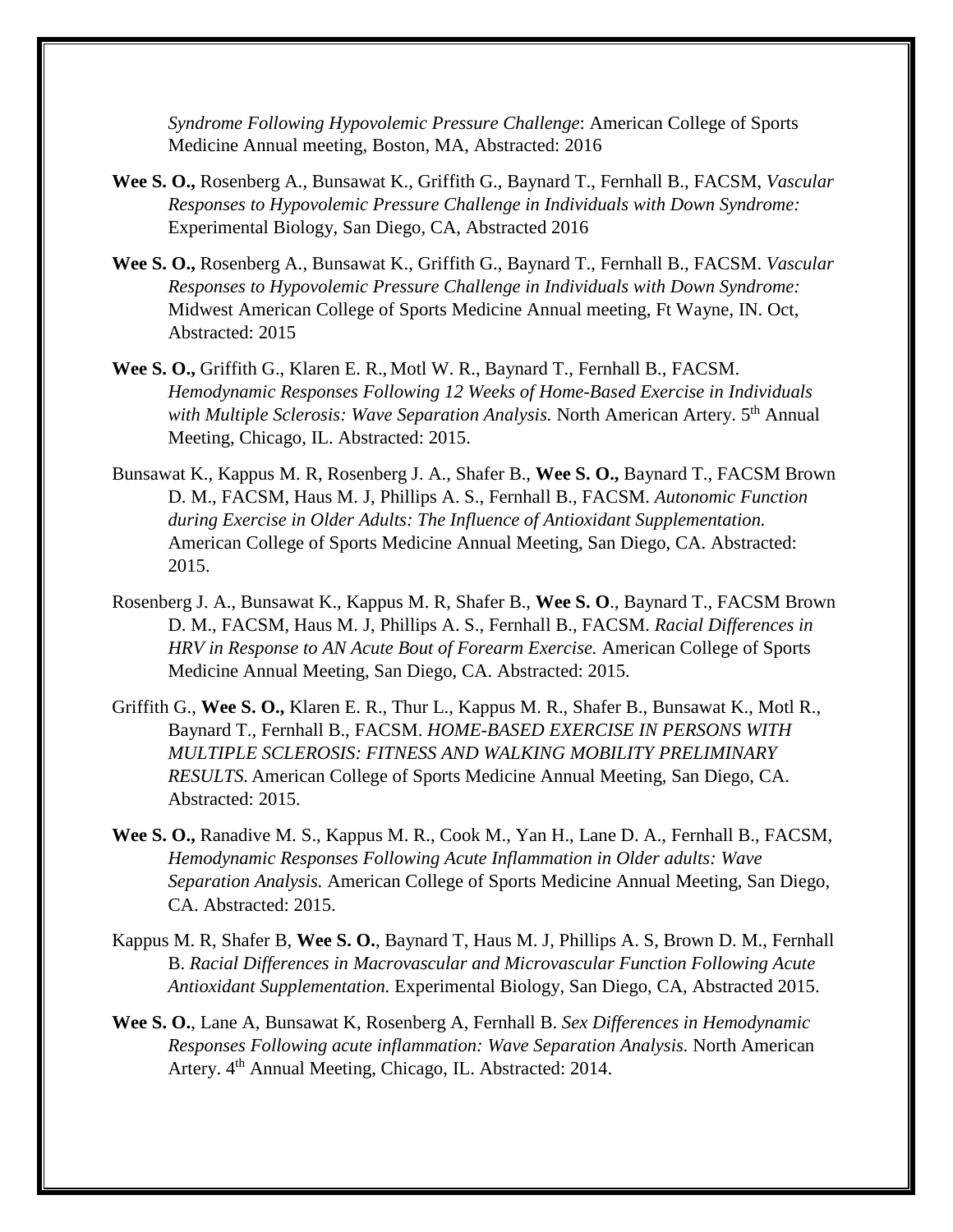- **Wee S. O.**, Rosenberg, A.J., Lane, A., Kappus, R.M., Yan H., Ranadive, S., & Fernhall, B. *Sex Differences in Hemodynamic Responses Following 8 Weeks of Aerobic Exercise Training: Wave Separation Analysis.* American College of Sports Medicine Annual Meeting, Orlando, FL. Abstracted: 2014.
- **Wee S. O.**, Rosenberg, AJ, Ranadive, S, Lane A, Kappus RM, Fernhall, B. *Sex Differences in Post Exercise Hypotension.* North American Artery. 3rd Annual Meeting, Chicago, IL. Abstracted: 2013.
- **Wee S. O.**, Rosenberg, AJ, Ranadive, S, Lane A, Kappus RM, Fernhall, B. *Sex Differences in Hemodynamic Responses Following 8 Weeks of Aerobic Exercise Training: Wave Separation Analysis*: Midwest American College of Sports Medicine Annual meeting, Merriville, IN. Abstracted: 2013
- **Wee S. O.**, Pitett K, Guerra, I M, Baynard, T & Fernhall, B. *Impact of Obesity and Down Syndrome on Maximal Heart Rate and Work Capacity in Youth and Adults with Intellectual Disability*. American College of Sports Medicine Annual Meeting, Indianapolis, IN. Abstracted: 2013.
- **Wee S. O.**, Konstantinos K. D., Jung T., & Stacyk S. *Cardiorespiratory Response to Continuous Passive Motion Exercise in People with Spinal Cord Injury.* American College of Sports Medicine Annual Meeting, San Francisco, CA. Abstracted: 2012.
- Mestek M.L., E.P. Plaisance, L. Ratcliff, J.K. Taylor, **Wee S. O.**, & P.W. Grandjean (FACSM). *Investigating aerobic exercise characteristics on postprandial lipemia in men with metabolic syndrome.* American College of Sports Medicine Annual Meeting, Indianapolis, IN. Abstracted: *Medicine and Science in Sports and Exercise.*Vol.40 (5) No. 1748, 2008.
- **Wee S-O.**, A. Reisi, E.P. Plaisance, M.L. Mestek, J.K. Taylor, F. Araya- Ramírez and P.W. Grandjean.*Immediate cardiovascular changes after cigarette smoking and moderateintensity aerobic exercise.* American College of Sports Medicine Annual Meeting, New Orleans, LA.Abstracted: *Medicine and Science in Sports and Exercise*.Vol.39 (5) No. 1555, 2007.
- Araya- Ramírez F., **Wee S-O.**, A.J. Mahurin, E.P. Plaisance, M.L. Mestek, D. Dean and P.W. Grandjean. *Aerobic fitness, waist girth and markers of metabolic syndrome in women.*  American College of Sports Medicine Annual Meeting, New Orleans, LA. Abstracted: *Medicine and Science in Sports and Exercise*.Vol.39 (5) No. 1547, 2007.
- Alhassan S., Reese.A. K, Plaisance P. E., Hilson.D. B, Garner C. J., **Wee S-O.** and Grandjean W. P. *Effects of dietary plant stanol ester margarine and aerobic exercise training on blood lipid concentrations.* American College of Sports Medicine Annual Meeting, Nashville, TN. Abstracted*: Medicine and Science in Sports and Exercise. Vol*.37 (5), No. 1973, 2005